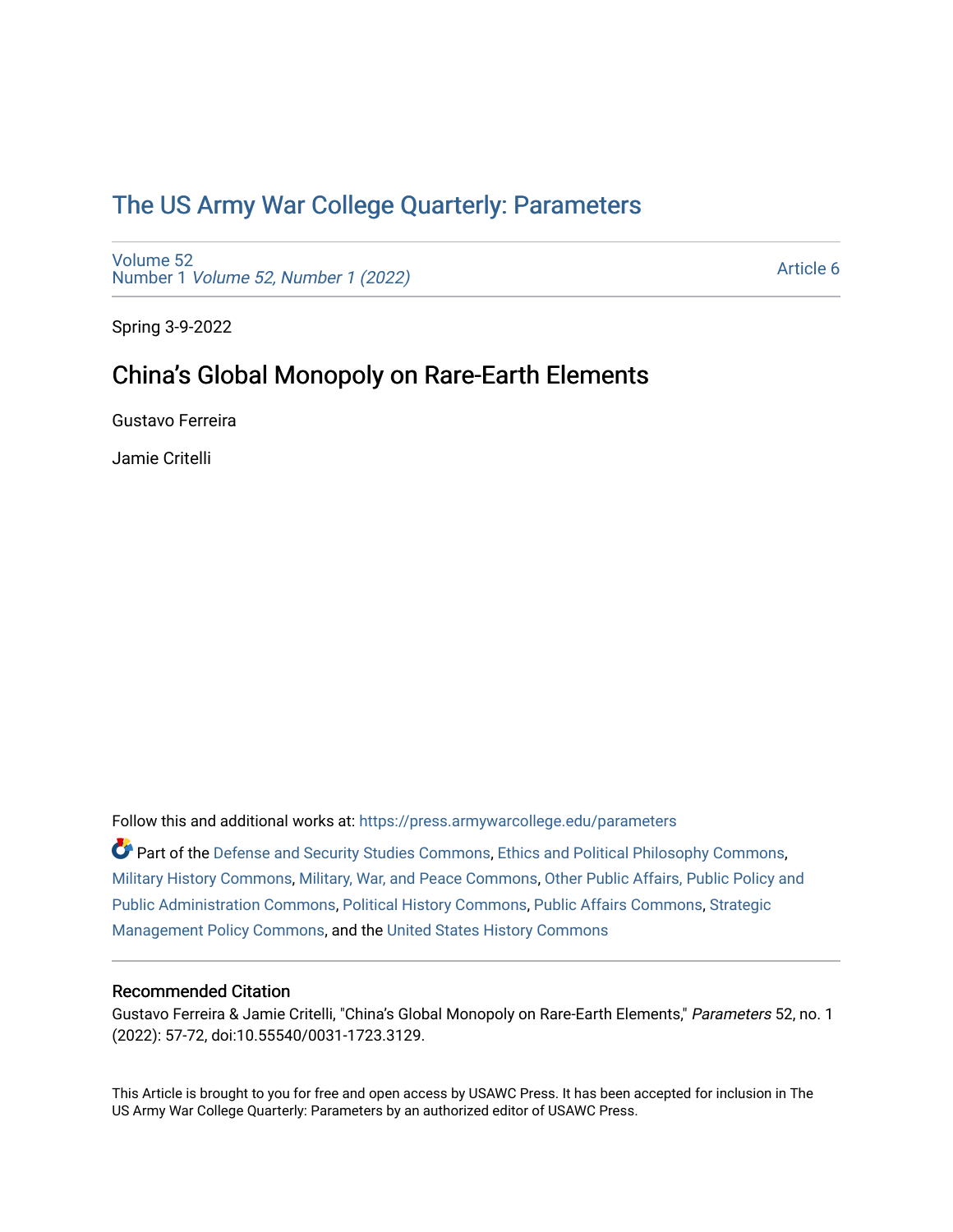## **China's Global Monopoly on Rare-Earth Elements**

Gustavo Ferreira and Jamie Critelli ©2022 Gustavo Ferreira and Jamie Critelli

ABSTR ACT: This article delivers a novel economic analysis of US dependence on China for rare-earth elements and sheds light on how Western nations may exploit "limit pricing" to break China's global monopoly in rare-earth element production and refinement. This analytical framework, supported by a comprehensive literature review, the application of microeconomic and industrial organization concepts, and two case-study scenarios, provides several policy recommendations to address an important foreign policy challenge for the United States.

**Keywords: economics, rare-earth elements, China, limit pricing, renewable energy, defense**

he rise of China as a global economic and geopolitical superpower is arguably the most important foreign policy challenge the United States has faced since the end of the Cold War. Disputes between the two countries have been geoeconomic in nature and revolve around issues such as trade imbalances, limited market access, intellectual property theft, and currency manipulation. At the same time, there is growing concern the two nations are on a path to military confrontation and may not be able to avert the *Thucydides Trap*—the tendency for conflict when an emerging power threatens to displace existing hegemonies.

Following an escalation of diplomatic tensions, former President Donald J. Trump launched a trade war in 2017 to pressure Beijing to implement significant economic reforms and tackle unfair trade practices. As a result, the two nations imposed tariffs worth hundreds of billions of dollars on one another's goods. More recently, the COVID-19 pandemic revealed the risks associated with the concentration of goods production (for example, personal protective equipment or medical supplies) in China and heightened concerns about China weaponizing supply chains for geopolitical purposes. These growing tensions also revived US concerns about its reliance on China as a primary source of rare-earth elements (REE) and rare-earth element–based products (for example, oxides and associated alloys).

Many critical military applications and industries use these elements as an input to produce advanced electronics, hybrid vehicles, wind turbines, magnets, and catalysts. More than a decade ago, pundits sounded the alarm on China strengthening its dominance in the industry via its vast reserves and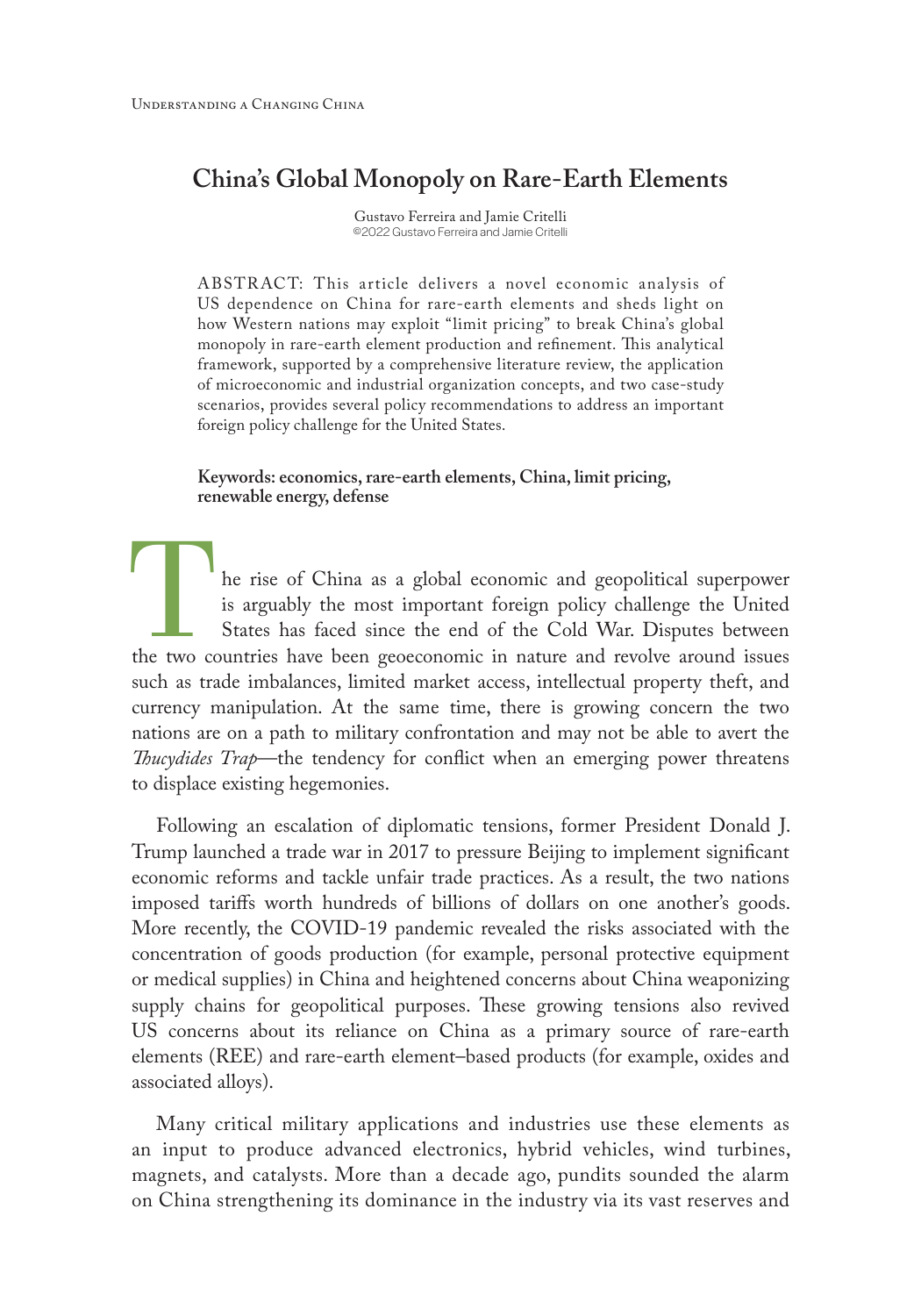unparalleled ability to mine and refine these resources. A 2010 Government Accountability Office report presented sobering statistics about China's dominance at all levels of the REE supply chain—the country produced about 95 percent of the raw materials, 97 percent of oxides, and about 90 percent of the metal alloys.1 From a military perspective, the report stated the US dependency on a potential adversary for critical resources could shape the outcome of a military confrontation. For example, in a large-scale, prolonged military conflict with Beijing over a dispute in the Taiwan Strait or South China Sea, the US military industrial complex could find itself struggling to secure the supplies needed to remain fully engaged in the fight.<sup>2</sup>

An early economic model explained how China emerged as the production market leader. Through a sequence of four supply-and-demand models, the model showed the gradual concentration of the REE supply chain in China.3 This article expands on this model and focuses on the use of limit pricing by China to preserve its hegemony. The country's state-owned producers recurrently dialed up production and flooded global markets with cheap supplies to drive out for-profit Western competitors, preclude the buildup of strategic stockpiles, and discourage recycling programs. This article concludes recent market changes will limit Beijing's ability to manipulate prices for prolonged periods of time. Lastly, market forces alone will not address the vulnerability. Any policy solutions must involve significant and close cooperation with allies and sustained financial and political backing by the US government.

## **State of Rare-Earth Elements**

Over the last decade China has consistently demonstrated its dominance of the REE global market. Following an incident in 2010 between a Chinese trawler and the Japanese coast guard in the contested waters of the East China Sea, Beijing stopped all shipments of these elements to Japan for nearly two months. This decision disrupted Japan's automotive industry, led to global prices spikes, and generated a global rush to secure supplies. The temporary price surge made it economically viable for previously mothballed mines to reenter the market, exposed the inability of Western nations to fill the temporary gap, and showed China was no longer a reliable long-term REE

<sup>1.</sup> Marc Humphries, "Rare Earth Elements: The Global Supply Chain," Congressional Research Service R41347, December 16, 2013.

<sup>2.</sup> Charles J. Butler, "Rare Earth Elements: China's Monopoly and Implications for U.S. National Security," *Fletcher Forum of World Affairs* 38, no. 1 (Winter 2014), https://sgp.fas.org/crs/natsec/R41347.pdf.

<sup>3.</sup> Dominik Schlinkert and Karl Geraldvan den Boogaart, "The Development of the Market for Rare Earth Elements: Insights from Economic Theory," *Resources Policy* 46 (2015): 272–80.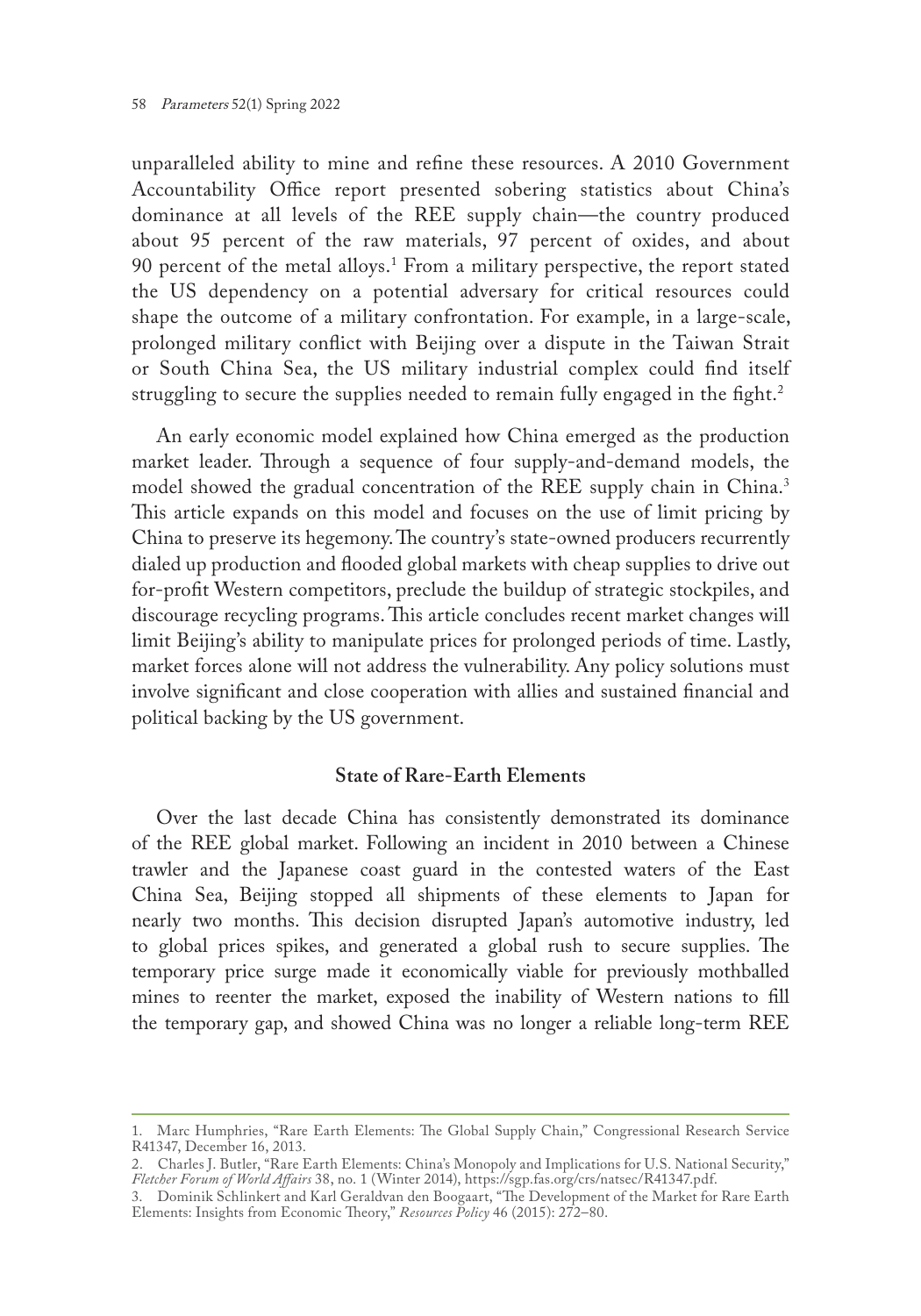supplier; it also failed to persuade the US government and its allies to implement long-term solutions to this dependency.

Consequently, China continued to expand its global dominance and is now confidently wielding it as a geopolitical weapon. For example, in May 2020, President Xi Jinping made a publicized visit to a magnet facility. A few days later, an editorial by Xinhua (the government's official state-run press agency) warned that by "waging a trade war against China, the United States risks losing the supply of materials that are vital to sustaining its technological strength."4 A month later, Beijing threatened US defense contractors with sanctions following the approval of a \$620 million deal to supply missile parts to Taiwan. The PRC's Ministry of Industry and Information Technology is currently exploring future controls on REE production and exports to the United States and Europe. Chinese officials also reached out to domestic producers to assess how severely US defense contractors would be impacted by a disruption in exports in the event of a diplomatic dispute between the two countries.<sup>5</sup>

A targeted supply-chain disruption could cripple production of consumer products and weapons systems in the United States and its strategic partners.<sup>6</sup> The plausibility of this scenario represents a national security threat and intensifies the debate amongst policymakers and business communities about the United States' ability to find viable alternatives to sources of rare-earth elements. To that end, the Trump administration published Executive Order 13817, "A Federal Strategy to Ensure Secure and Reliable Supplies of Critical Minerals," in 2017. It outlines a comprehensive set of policies and strategic goals and pushes for action in research and development, international cooperation, assessment of domestic mineral resources, streamlining federal permitting processes, and expansion of the workforce in this sector. These proposed actions highlight key economic issues that need to be addressed to mitigate the US reliance on China for rare-earth elements. In 2020, the federal government published Executive Order 13953, "Addressing the Threat to the Domestic Supply Chain from Reliance on Critical Minerals from Foreign Adversaries and Supporting the Domestic Mining and Processing Industries," which directs US federal agencies

6. Humphries, "Rare Earth Elements," 7.

<sup>4.</sup> Wayne M. Morrison, "Trade Dispute with China and Rare Earth Elements," Congressional Research Service in Focus, June 28, 2019.

<sup>5.</sup> Sun Yu in Beijing and Demetri Sevastopulo, "China Targets Rare Earth Export Curbs to Hobble U.S. Defense Industry" *Financial Times*, February 6, 2021.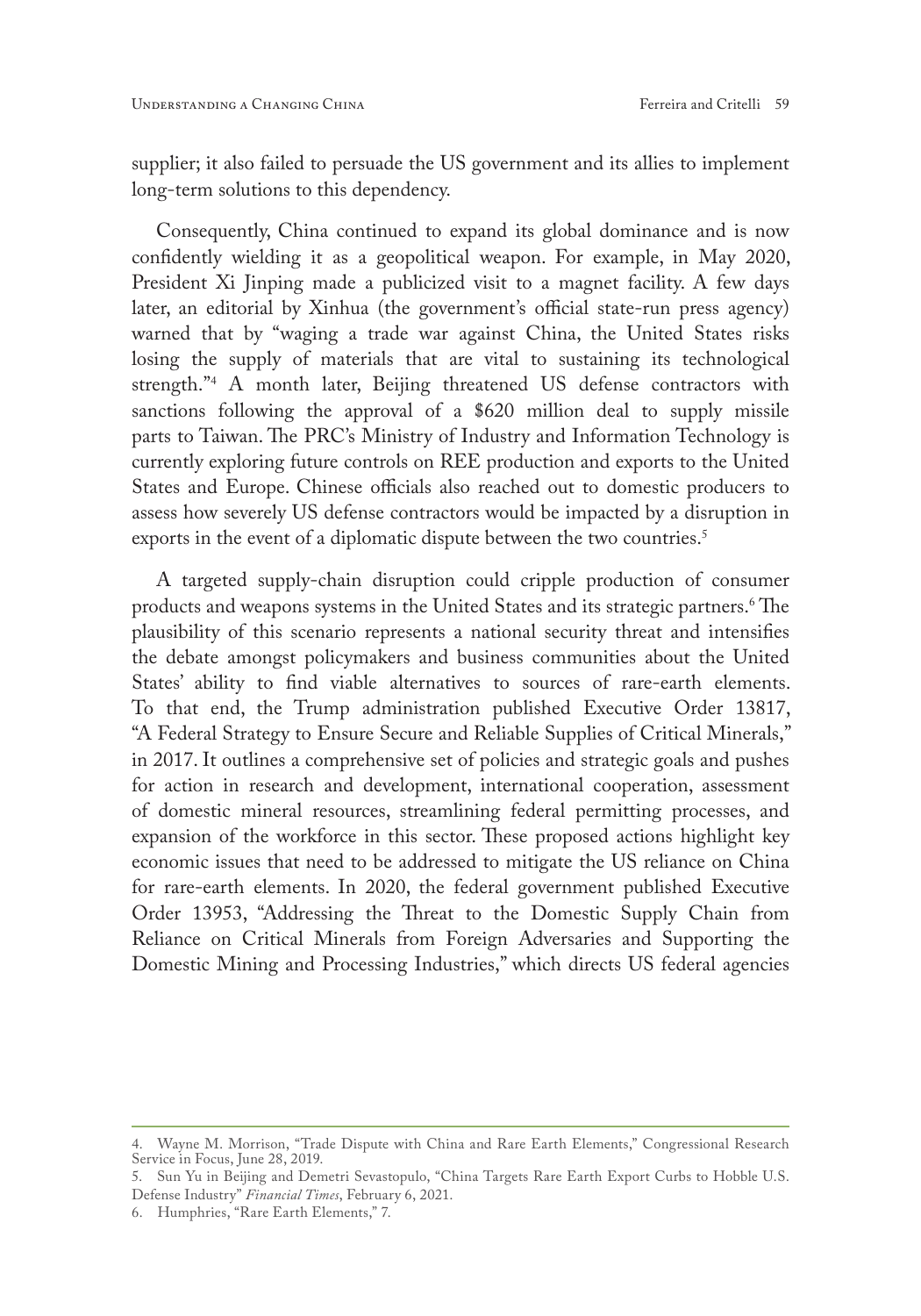to identify potential authorities and develop agency-specific plans to improve the mining and processing of rare-earth elements.<sup>7</sup>

The Biden administration published Executive Order 14017, "America's Supply Chains," requiring the US government to review critical supply chains and assess the the country's dependency on other nations for key resources and technologies—to include "critical minerals" and other identified strategic materials such as rare-earth elements, as determined by the Department of Defense. This policy is likely to endure future political vicissitudes given growing bipartisan calls for a gradual decoupling of the American and Chinese economies. While these policies signal a strong commitment by the US government to address this national security threat, their implementation will take time to progress and will require sustained political backing, reliable financial support by the US federal government, and the involvement of the business community.

## **Production, Trade, and Uses**

## *Production and Trade*

Rare-earth elements are metals desired for unique characteristics of magnetism, luminescence, and strength.8 Contrary to what the name suggests, these elements are abundant in the earth's crust. Their rarity comes from being scattered, mixed with other minerals, and rarely found in concentrations that make extraction profitable.<sup>9</sup> In addition, rare-earth elements are often a by-product of other major mining activities, and reserves are geographically more concentrated than other natural resources (for example, oil or natural gas). Historically, mineral production that is highly concentrated in one or few countries is vulnerable to market manipulations and natural disasters, political changes, or environmental problems.10 China holds 37 percent of the world's REE reserves (see table 1). Illustrative of the rapid decline of the US industry, in 2009, the

<sup>7.</sup> US Department of Energy, *Critical Minerals and Materials: U.S. Department of Energy's Strategy to Support Domestic Critical Mineral and Material Supply Chains,* FY 2021–FY 2031, January 20, 2021, www.energy.gov /sites/prod/files/2021/01/f82/DOE%20Critical%20Minerals%20and%20Materials%20Strategy\_0.pdf.

<sup>8.</sup> Yufeng Chen and Biao Zheng, "What Happens after the Rare Earth Crisis: A Systematic Literature Review," *Sustainability* (2019): 11, 1288, https://www.mdpi.com/2071-1050/11/5/1288/htm.

<sup>9.</sup> Morrison, "Trade Dispute with China," 1.

<sup>10.</sup> K. J. Schulzet al., "Chapter A, "*Critical Mineral Resources of the United States—Economic and Environmental Geology and Prospects for Future Supply," in* Critical Mineral Resources of the United States—An Introduction*, US Geological Survey Professional Paper* 1802 (2017), A1–A14, https://pubs.usgs.gov/pp/1802 /a/pp1802a.pdf.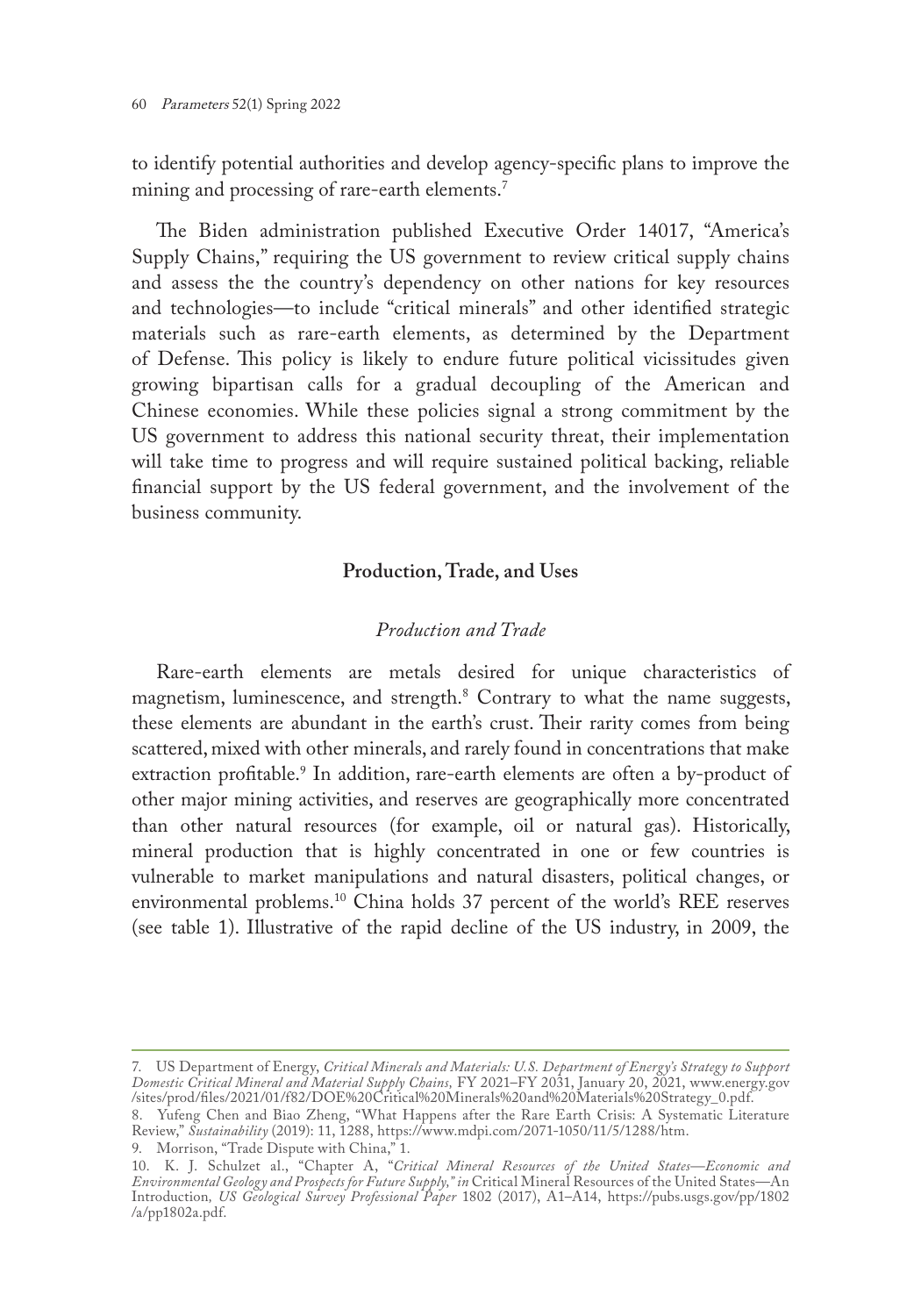United States accounted for 13 percent of these global reserves; a decade later, the share was reduced to 1 percent (see table 1).<sup>11</sup>

| Country              | Reserves    | <b>Global Share</b> |
|----------------------|-------------|---------------------|
| China                | 44,000,000  | 37%                 |
| Vietnam              | 22,000,000  | 18%                 |
| Brazil               | 22,000,000  | 18%                 |
| Russia               | 12,000,000  | 10\%                |
| India                | 6,900,000   | 6%                  |
| Australia            | 3,300,000   | 3%                  |
| Greenland            | 1,500,000   | 1%                  |
| <b>United States</b> | 1,400,000   | $1\%$               |
| Other                | 6,900,000   | 6%                  |
| World                | 120,000,000 | 100%                |

**Table 1. Geographic distribution of REE reserves (2019)** 

(Source: US Geological Survey, mineral commodity summaries, 2020)

China has a greater lead in output as it accounted for 68 percent of global production in 2019. This share is likely higher because illegal mining and smuggling by the Chinese are not officially tracked. According to estimates, between 50 to 60 percent of REE production in the country is considered gray/illegal.12 The Bayan Obo mine in the Baotao province produces 50 percent of China's rare-earth elements. The Sichuan province accounts for 24 to 30 percent of China's mining, while the remaining quantities come from the southern provinces of Fujian, Guangdong, and Jiangxi.13 While holding large reserves, Brazil and Vietnam mined miniscule quantities of rare-earth elements in 2019. Despite a recent increase in global share from 9 percent in

12. Chen and Zheng, "Rare Earth Crisis," 12.

<sup>11.</sup> Nabeel A. Mancheri, "Chinese Monopoly in Rare Earth Elements: Supply–Demand and Industrial Applications," *China Report* 48, no. 4 (2012), 449–68.

<sup>13.</sup> Frank Pothen and Kilian Fink, "A Political Economy of China's Export Restrictions on Rare Earth Elements," Centre for European Economic Research, Discussion Paper No. 15-025, 4.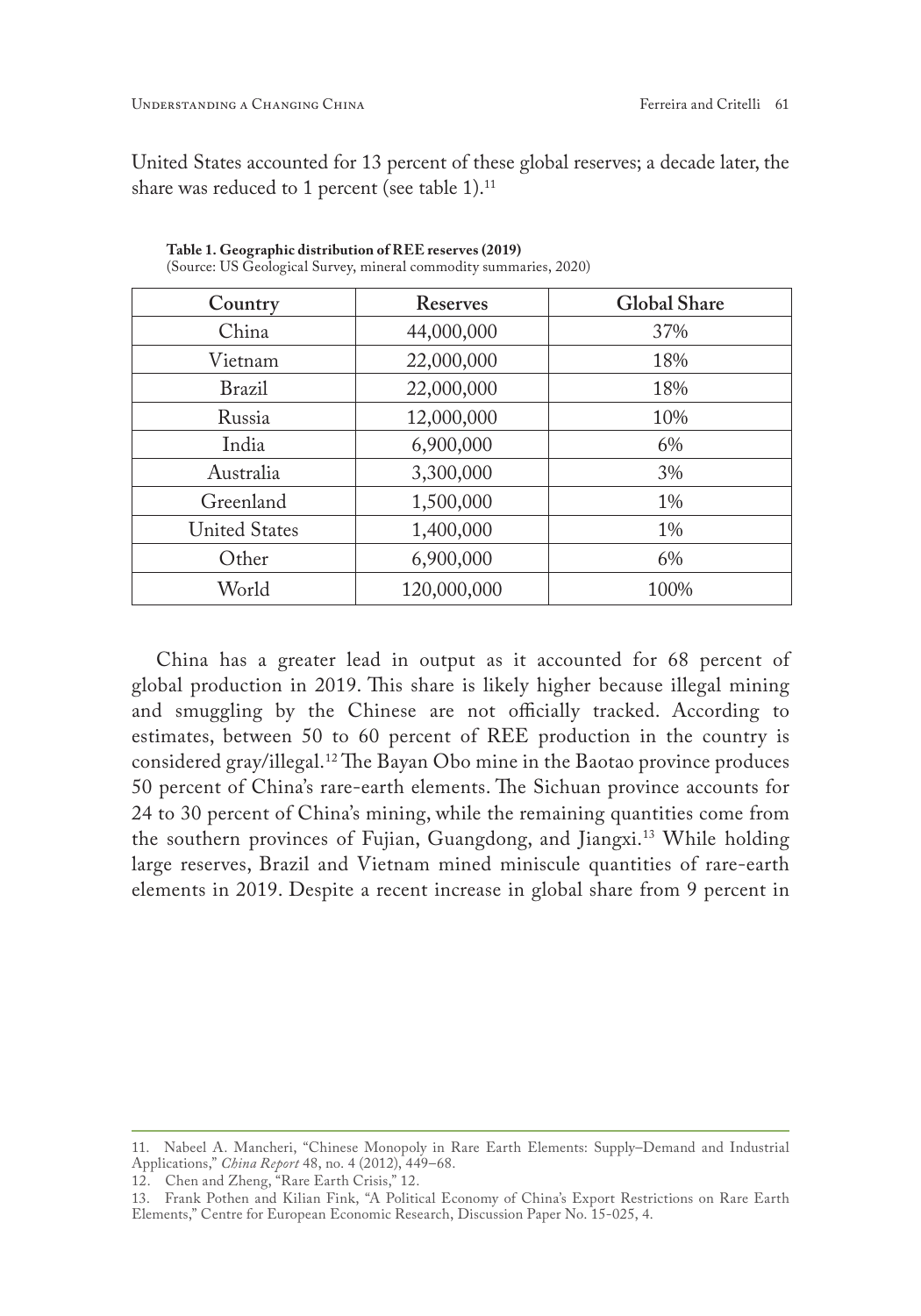2018 to 12 percent in 2019 (see figure 1), the United States remains unable to meet domestic demand as it did in the past.



**Figure 1. Geographic distribution of REE production in 2018 and 2019** (Source: US Geological Survey, 2020, mineral commodity summaries 2020)

In the past, the United States was self-reliant and the world's leading REE producer. From the mid-1960s through the 1980s, the Mountain Pass mine located in California and owned by Molycorp Corporation—was the world's primary source of rare-earth oxides. Decades of neglect, underinvestment by the federal government and academic community, and gradual losses of knowledge and skilled labor required by this complex industry led to the decline of the industry. The downward trend culminated with the shutdown of the Mountain Pass mine in 2002 following regulatory issues and an environmental incident involving a pipeline spill carrying contaminated water. Consequently, the United States lost nearly all of its production capacity and became a net importer of these compounds and metals, with 80 percent of imports originating in China.14

### *Uses*

Rare-earth elements are used in a wide range of consumer goods such as flat-screen TVs and cellphones. Other important industrial applications are catalysts for petroleum refinement and automotive catalytic converters, wind turbines, and hybrid and electric vehicles, among others. Production in the United States propelled the development of modern military technology, and the new defense applications bolstered the demand for REE inputs in turn, for jet fighter engines, Aegis-equipped destroyers and cruisers, missile guidance

<sup>14.</sup> US Geological Survey, *Mineral Commodity Summaries 2020*, US Geological Survey (website), 132, https://pubs.usgs.gov/periodicals/mcs2020/mcs2020.pdf.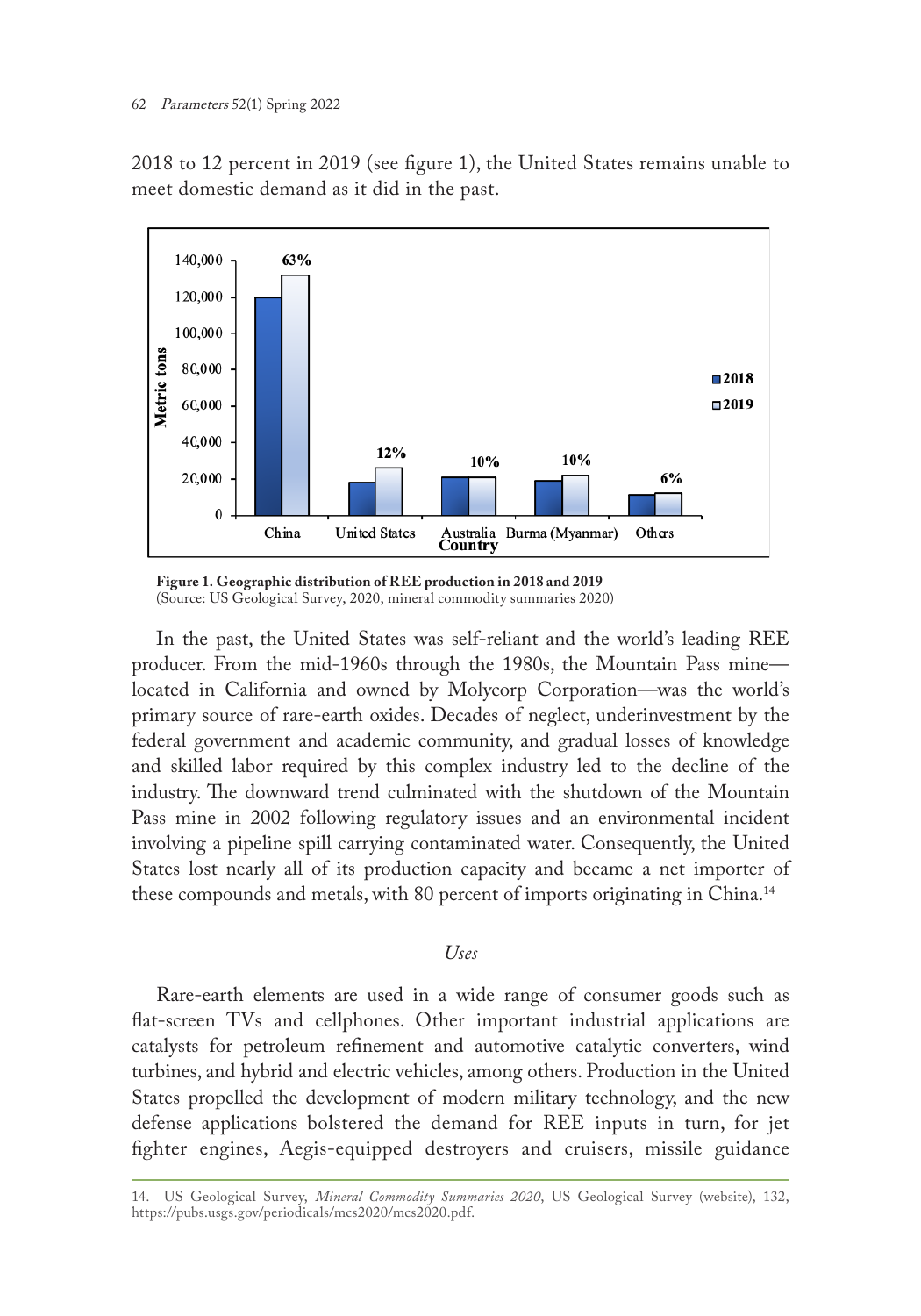systems, antimissile defenses, satellites, ammunitions, communication systems, etc.15An oft-cited example of the interdependency between the defense and the REE sectors is the F-35 fighter jet which requires 920 pounds (417 kg) of these materials. Also, rare-earth permanent magnets and specialized alloys are vital to many military weapons systems. Some of these critical components are exclusively built in China, which represents a threat to national security.16 Nevertheless, the defense uses of rare-earth elements accounts for a relatively small share of US consumption—between 5 and 10 percent.<sup>17</sup>

As major economies transition to lower-carbon and renewable energies, analysts estimate the demand for rare-earth elements will continue to grow rapidly. Clean-energy technologies, such as hybrid electric vehicles or generators for wind turbines, could consume up to 40 percent of all REE production by 2040.18 This figure includes China's growing downstream sector that now accounts for more than 80 percent of total global consumption.<sup>19</sup> The semiconductor industryanother strategically important and fast-growing sector—is also becoming a major consumer of rare-earth elements. Finally, the current lack of alternative sources plays into the growing demand for these elements. When available, substitutes tend to be less effective, and the quantity of recycled rare-earth elements remains limited (for example, materials extracted from batteries, permanent magnets, or fluorescent lamps).<sup>20</sup>

### **Chinese Dominance in the Global Market**

For over five decades, China developed high-profile national programs and devoted laboratories and teams exclusively to the study of rare-earth elements. This long-term focus yielded significant results and set the conditions for the country to expand its output of rare-earth elements in the late 1970s and 1980s.<sup>21</sup> Chinese leaders then declared these elements "strategic" mineral resources and, with the country's high tolerance for environmental degradation and low cost of exploitation, increased production and exports throughout the 1990s. This increase caused global REE prices to plunge and resulted in many Western mining companies going bankrupt or significantly reducing

<sup>15.</sup> Morrison, "Trade Dispute with China," 2.

<sup>16.</sup> Yu and Sevastopulo, "China Targets Rare Earth," 2.

<sup>17.</sup> Alan Beattie, "Rare Earths and a Decade of Failure to Diversify," *Financial Times*, September, 25, 2020.

<sup>18.</sup> International Energy Agency, "The Role of Critical Minerals in Clean Energy Transitions," *World Energy* 

*Outlook Special Report*, May 5, 2021; and Mancheri, "Chinese Monopoly," 262. 19. Nabeel A. Mancheri et al., "Effect of Chinese Policies on Rare Earth Supply Chain Resilience," *Resources, Conservation & Recycling* 142 (2019): 101–12.

<sup>20.</sup> Butler, "Rare Earth Elements," 33; and US Geological Survey, "Mineral Commodity Summaries 2020," 200.

<sup>21.</sup> Pothen and Fink, "Political Economy," 13–14; and Cindy Hurst, *China's Rare Earth Elements Industry: What Can the West Learn?* (Washington, DC: Institute for the Analysis of Global Security, March 2010), http://www.iags.org/rareearth0310hurst.pdf%20.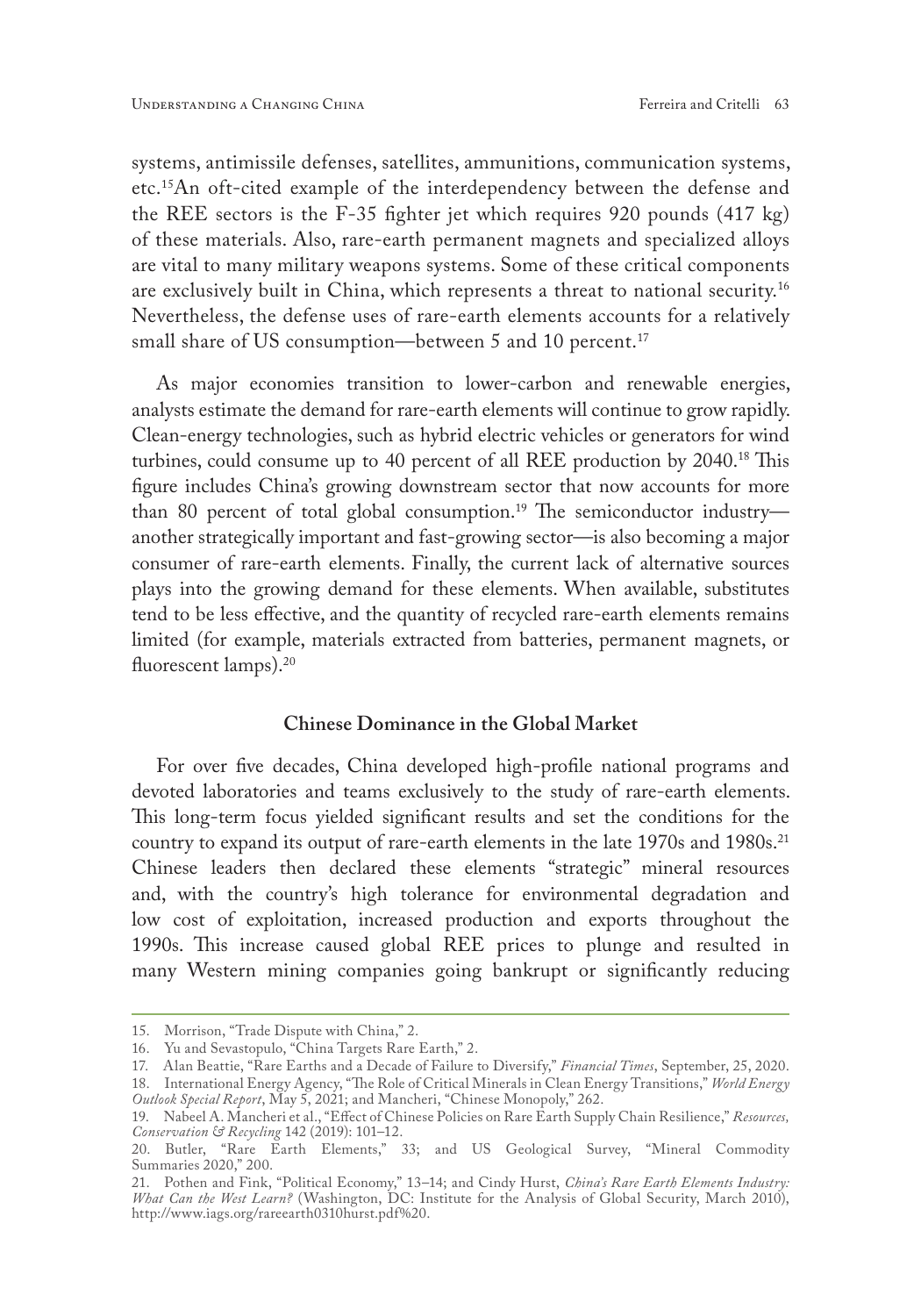operations. Beijing shifted toward developing an integrated supply chain in mining, magnets, and other value-added products and declared the development of domestic REE industries a strategic goal under the *Made in China 2025* strategy.<sup>22</sup> The PRC now controls most of the global value chain and accounts for nearly 90 percent of global REE refining capacity. In contrast, the United States must export its domestically mined ores to China for further processing because it lacks the refining, alloying, and fabricating capacity. This gap is not due to technological preeminence but rather Beijing's earlier tolerance for pollution and environmental degradation.<sup>23</sup> Production of rare-earth elements comes with an enormous environmental footprint one ton can generate up to 60,000 cubic meters of waste gas, 200 cubic meters of acid-containing sewage water, and over one ton of radioactive waste.<sup>24</sup>

China recently began consolidating its control over the industry to keep prices high, reduce environmental pollution, and grant Chinese processors access to low-cost materials.25 This consolidation is a stark reminder the Western for-profit businesses are not competing on a level playing field. Chinese authorities began setting up export quotas between 2007 and 2014. This policy, however, was not legally binding and many miners continued to exceed their output limits. Also, export restrictions were not applied to finished REE products so China continued to flood global markets with relatively cheap products. In 2014, after years of contention, the World Trade Organization declared these export quotas incompatible with trading rules. Following this decision, the PRC replaced export quotas with production quotas which have remained fairly stable since 2014. The ongoing consolidation of the industry into six state-owned enterprises is also central to efforts to tackle illegal or environmentally noncompliant mining operations.

Beijing also began focusing on ensuring the reserves remain plentiful and established commercial and national stockpiles managed by the China State Reserve Bureau. Since annual production includes stockpiling a share of REE materials, the PRC can impact global markets by manipulating its stockpile levels and influence market prices by increasing or releasing its strategic reserves for a limited period.<sup>26</sup> Chinese authorities also attempt to attract foreign investors to establish mining and processing facilities in the country with the lure of access to raw materials, metals, alloys, and the burgeoning Chinese market. Nonetheless, some foreign investors remain hesitant because of technology-sharing concerns.

<sup>22.</sup> Jamie Smyth, "US-China: Washington Revives Plans for Its Rare Earths Industry," *Financial Times*, Big Read, September 14, 2020.

<sup>23.</sup> Yu and Sevastopulo, "China Targets Rare Earth," 4.

<sup>24.</sup> Chen and Zheng, "What Happens," 11, 1288.

<sup>25.</sup> Mancheri et al., "Effect of Chinese Policies," 101–12.

<sup>26.</sup> Polina Klossek, Jakob Kullik, and Karl Gerald van den Boogaart, "A Systemic Approach to the Problems of the Rare Earth Market," *Resources Policy* 50 (2016): 131–40.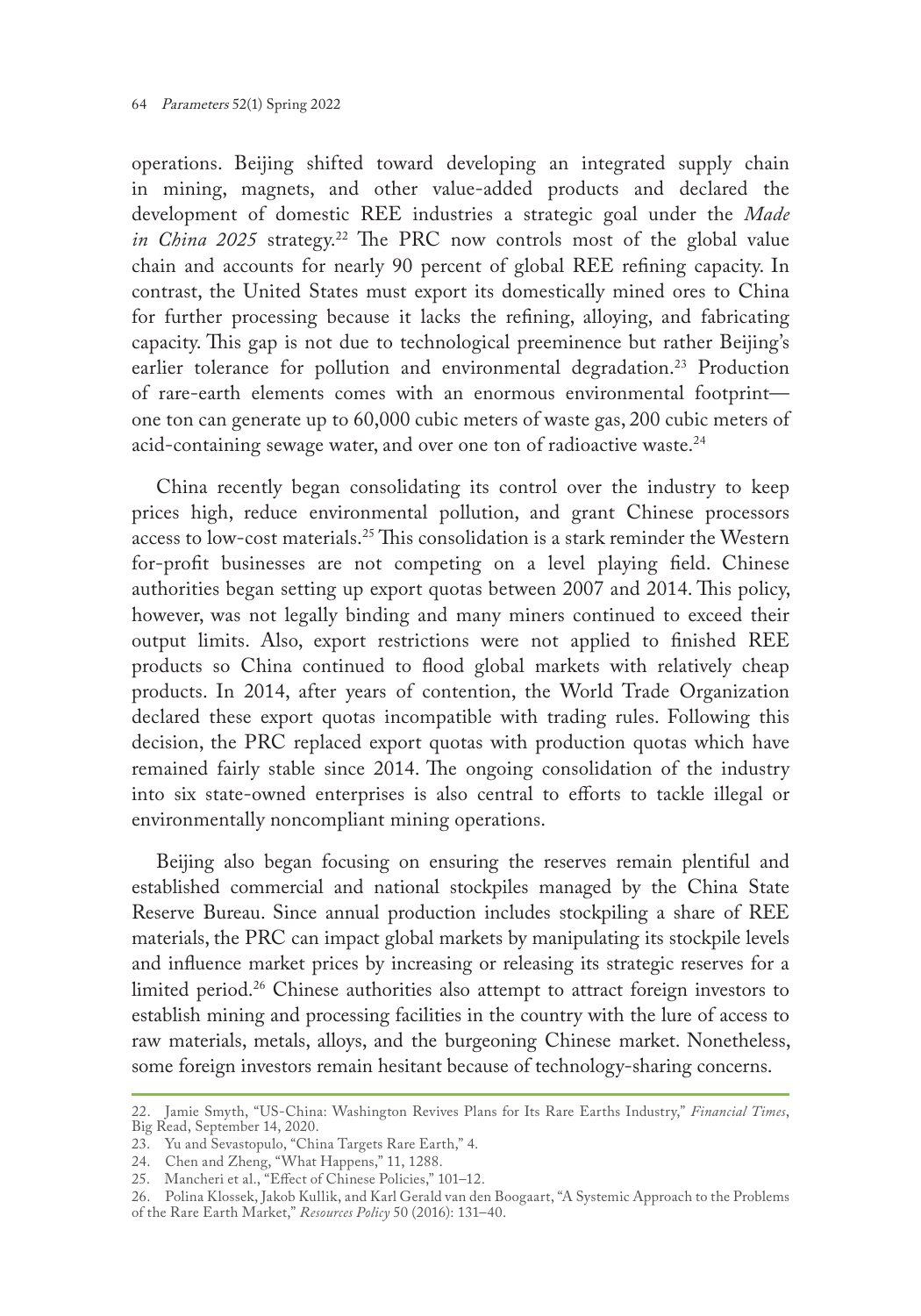#### **Overcoming China's Control over Market Prices**

The surge in prices of rare-earth elements in 2010–11 revealed the vulnerability of Western nations to disruptions in the supply chain and triggered a wave of studies, government reports, and legislative efforts proposing solutions to this dependency. Popular recommendations include increasing and diversifying mining and processing activities, investing in research and development to find substitute materials, and lowering usage intensity or expanding recycling. A 2017 study by Sprecher et al. proposed a framework with mechanisms to improve resilience in supply chains.27 The first step is the diversification of supply by promoting production in different countries or expanding recycling programs. Second, the stockpiling of materials can serve as a buffer against temporary supply disruptions. On the demand side, US manufacturers can develop technologies that reduce usage or allow for substitution. As previously discussed, the Trump administration proposed a multipronged approach to this issue through Executive Order 13817.

These efforts will face important economic challenges. First, investments in this sector are technically complex, take at least 10 years to materialize, and require a hard-to-find, skilled workforce and significant financial resources (typically over \$1 billion USD). Furthermore, global pricing is far from transparent and is often affected by Chinese domestic policies. Due to the lack of information on real REE production or break-even costs in China, Western producers find it difficult to price their products competitively. This market uncertainty also exposes investors to prohibitive short-term risks and precludes new investments and the diversification of this supply chain.28 After all, international financial markets have not forgotten recent bankruptcies of US and Australian mining operations. In this market environment, proposed solutions must first recognize the global market is not a level playing field and market-based actors are competing against a state-capitalist economy that subsidizes and controls its domestic sector.

A growing number of industry experts suggest market forces alone will not enable the development of alternative supply chains. Instead, they highlight the need for significant public funding and continued government support.<sup>29</sup> This is, in part, because of China's history of flooding the market with cheap rare-earth elements when it perceives credible competition from other nations. Economists call this behavior limit pricing*,* and it involves a monopolistic firm reducing its prices to the point where new firms will not be able to make any profit or even enter the market. While this action may lower potential short-term profits

<sup>27.</sup> Benjamin Sprecher et al., "Novel Indicators for the Quantification of Resilience in Critical Material Supply Chains, with a 2010 Rare Earth Crisis Case Study," *Environmental Science and Technology*, 51 (2017), 3860–70.

<sup>28.</sup> Klossek, Kullik, and van den Boogaart, "Systemic Approach," 131–40; and Mancheri et. al., "Effect of Chinese Policies," 101–12.

<sup>29.</sup> Smyth, "Washington Revives Plans," 6, 4.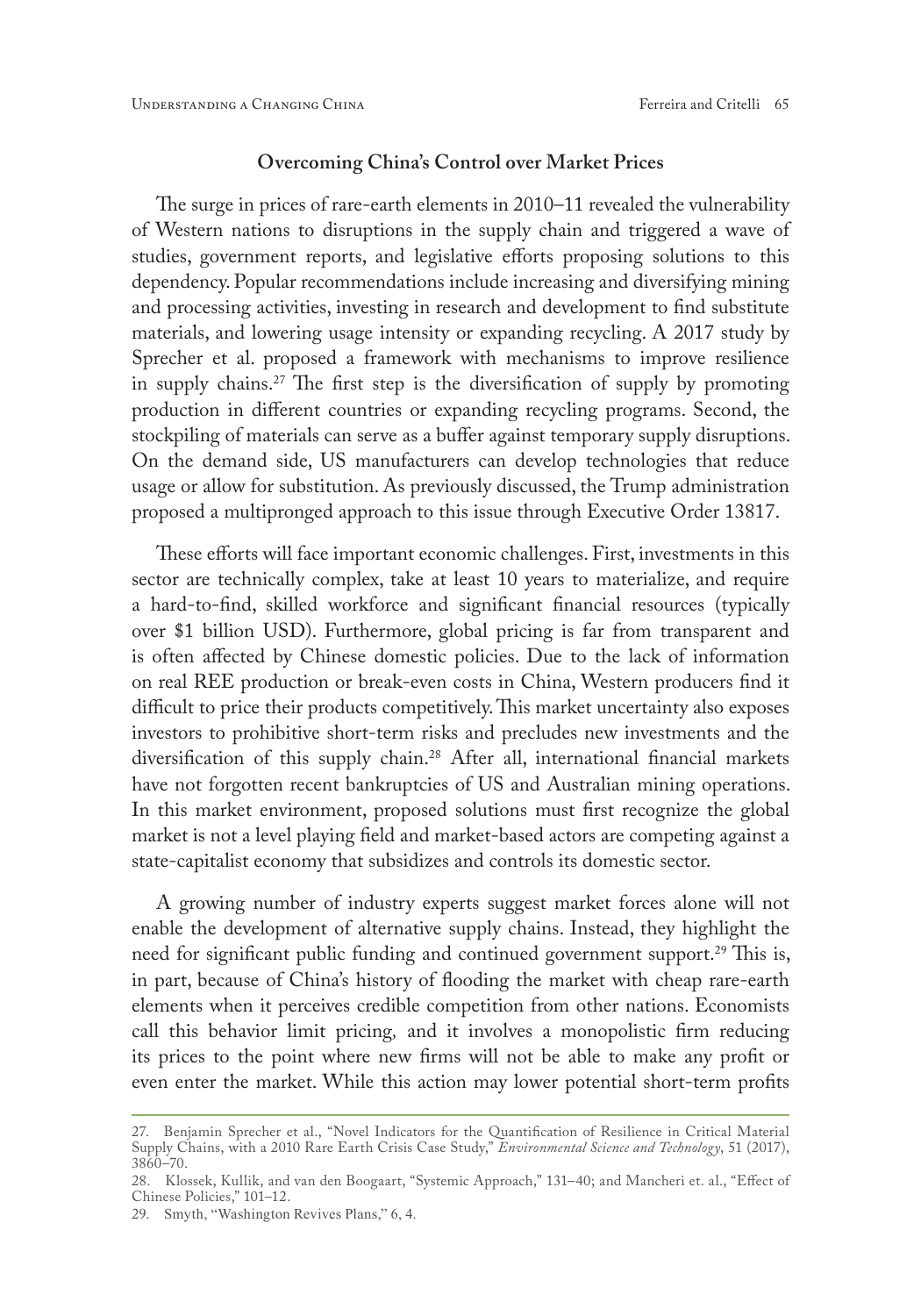of the monopolistic firms, it also enables them to maintain their position and long-term profitability. Limit pricing is less effective against new competitors capable of absorbing losses over time. The past financial problems and subsequent bankruptcies of Molycorp and Lynas, however, seem to indicate otherwise. Furthermore, limit pricing is more effective for industries with significant economies of scale. Entry in these types of markets is difficult and limited to a very small number of firms because of the very large required investments.<sup>30</sup>

The Chinese use of limit pricing impacts Western production and supply chains through three different channels: (1) impact its competitor's profitability, (2) discourage recycling, and (3) erode the need for building up strategic stockpiles.

## *Competitors' Profitability*

China can depress global prices and render Western competitors economically unviable by increasing official production quotas or easing the crackdown on illegal mining operations. The Chinese government can also support temporary export surges by depleting its strategic REE reserves. Hence, Western governments and investors must be prepared to endure temporary losses while recognizing the use of limit pricing presents perils for China as well.<sup>31</sup> First, Chinese mining companies will provide resistance to lower market prices since this action will lower their short-term profits. Second, China's economic planners failed to predict the rapid surge in domestic consumption of rare-earth elements and the recent decreases in domestic production that followed the industry consolidation and tougher enforcement of environmental regulations.<sup>32</sup> Thus, it is unlikely China will employ price limiting for prolonged periods of time as it would divert valuable resources away from its processing industry. Lastly, surges in production and exports would accelerate the depletion of this nonrenewable resource.

## *Building a Recycling Program*

Levels of reuse and recycling of products containing rare-earth elements remain modest worldwide, and the volume of these elements embedded in existing products or waste streams continues to be a mostly untapped source. This lack of reuse is largely explained by low market prices, logistical complexities, high set-up costs, and negative environmental impacts associated with recycling programs, mainly the use of toxic substances and the large amounts of energy required to separate rare-earth elements from recycled materials.<sup>33</sup>

<sup>30.</sup> Jamie Smyth, "Industry Needs a Rare Earths Supply Chain outside China" *Financial Times*, September 25, 2020.

<sup>31.</sup> Smyth, "Industry Needs Rare Earths, 6; and Beattie, "Failure to Diversify," 4.

<sup>32.</sup> Butler, "Rare Earth Elements," 30.

<sup>33.</sup> Beattie, "Failure to Diversify," 2.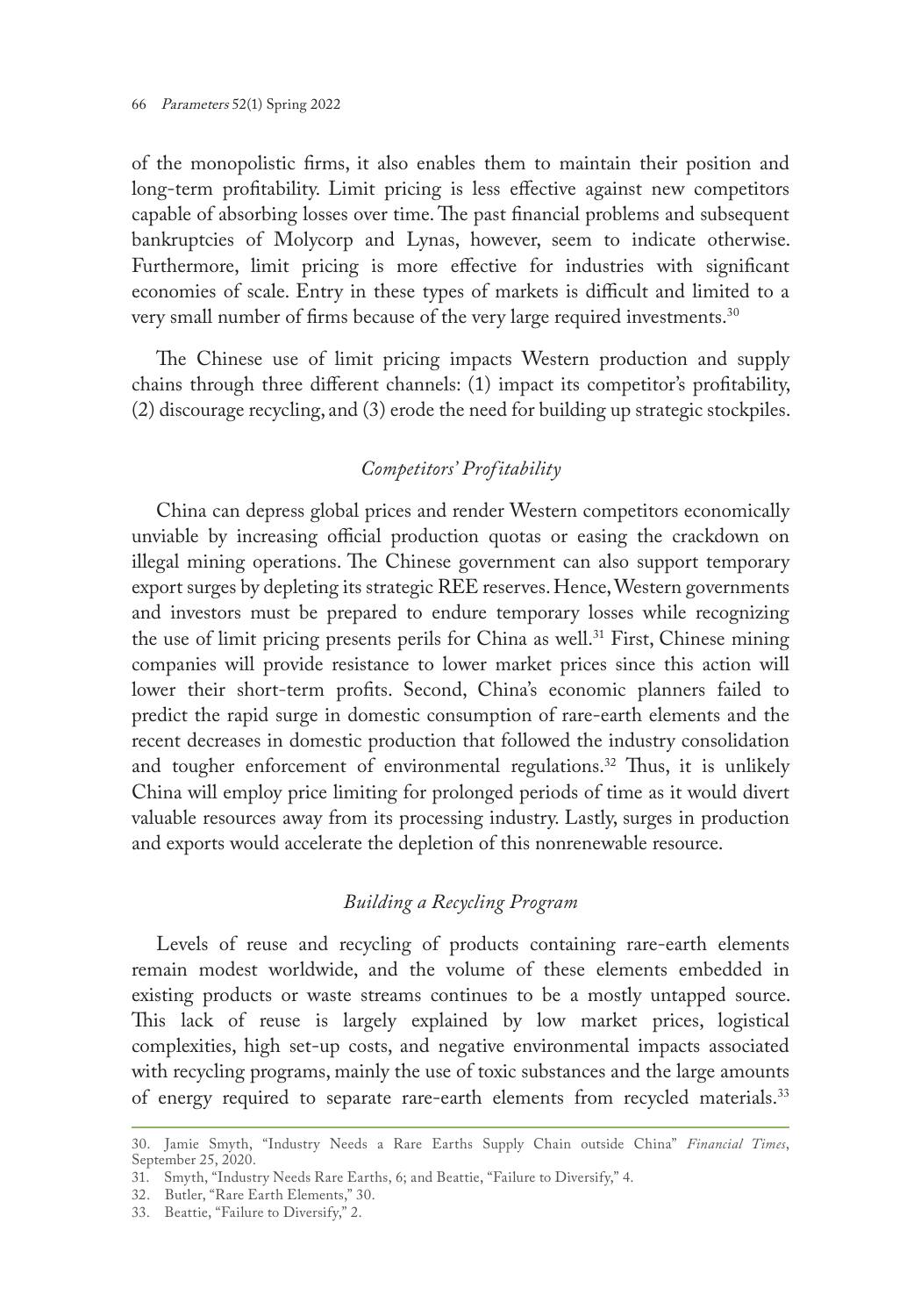A number of federally-supported, ongoing efforts in the United States seek to increase the reuse and recycling of rare-earth elements. As long as Beijing retains its pricing power, however, recycling alone will not close the wide gap between demand and supply in the near future.<sup>34</sup> Thus, the US government and its allies must develop long-term recycling program incentives and exploit alternative sources resilient to temporary price manipulations by China.

## *Building National Stockpiles*

The National Defense Stockpile, established by the US Congress in 1939 (Title 50 United States Code § 98 et seq.) to decrease or avert dependency on foreign sources for supplies of strategic and critical materials in times of national emergency, was designed to store materials for a three-year war scenario and now includes 40 different commodities stockpiled nationwide, including rare-earth elements.<sup>35</sup> Policymakers and pundits argue end users should augment stockpile levels of raw material and REE-based critical components to cope with temporary market disruptions or supply bottlenecks even if that augmentation means building reserves large enough to sustain production for several years. Procuring and storing large reserves can be a risky and costly decision. For example, Western governments and businesses could capitalize on a Chinese-induced market glut by building up strategic stockpiles at reduced prices. If prices remain low for longer periods of time, however, holding large stockpiles would become financially unattractive. Also, the development of new technologies could render long-term stockpiles obsolete and create significant losses for the holders.

Since military technology requires only limited quantities of rare-earth elements, diminishing supplies from China would not impact the US military complex if the US government and industry maintain reserve levels large enough to sustain manufacturing operations for several years and enough active Western mining operations remain in line. These stockpiles should be part of the US government's and manufacturers' risk management strategies and may require public subsidies and international cooperation (for example, development of a multinational consortium on REE stocking that involves multiple NATO countries). The reserves should serve as a temporary tool to absorb short-lived market disruptions until the United States can become selfreliant in mining and processing.

<sup>34.</sup> Chen and Zheng, "What Happens," 16.

<sup>35.</sup> Heidi M. Peters, "Defense Primer: Acquiring Specialty Metals, Rare Earth Magnets, and Tungsten," Congressional Research Service, In Focus, January 30, 2020; and Humphries, "Rare Earth Elements," 21.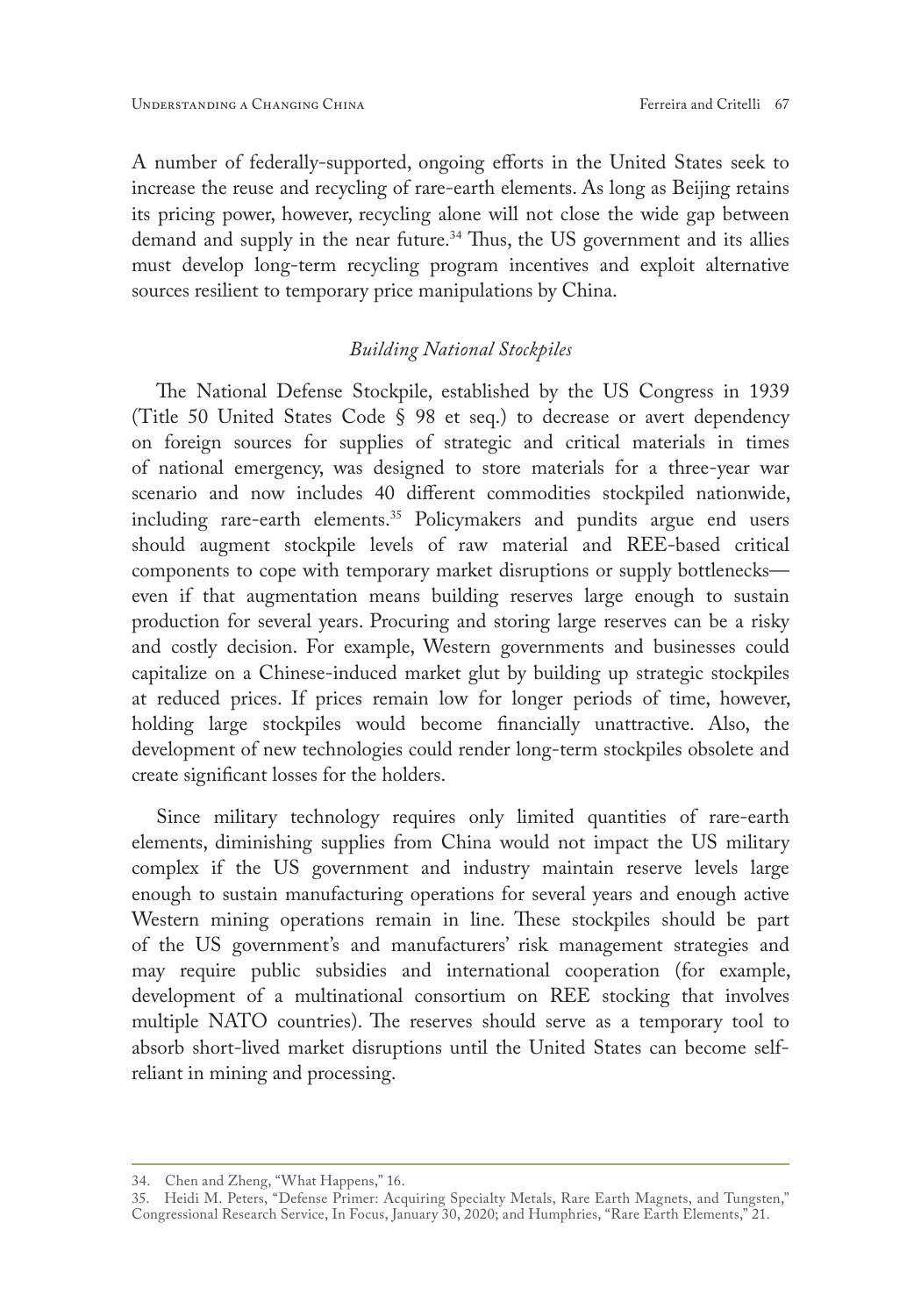## **Proposed Long-term Solutions**

This section proposes a series of longer-term solutions for Western countries to counter China's dominance in the global market. These measures are well-aligned with the current market environment where Beijing is unable to use limit pricing as in the past due to its own shortages and recent strategic goals set by the US government (for example, Department of Energy).<sup>36</sup>

## *Creation of an Integrated Domestic Processing Industry*

An integrated approach will enable the United States to manufacture the component parts needed by the military complex and the emerging green economy. If the United States expands its mining without developing a domestic refining and manufacturing capacity, the country will move its dependency risk along the supply chain. The following two highly probable scenarios underscore the urgent need for building domestic value-added refining, metal production, and alloying capacity in tandem with an expansion in domestic mining.

In scenario 1, China reduces its production and increases its imports. China is now a major consumer of raw rare-earth elements while its domestic production continues to decrease due to environmental and other policy constraints. The country, therefore, will have to increase its imports of REE concentrates or establish mining operations in other parts of the world, which would help them circumvent the negative environmental consequences generated by the industry. Both options will increase global competition for these raw materials and reduce availability for refiners outside China (for example, in the United States). Hence, the development of a US refining industry will inexorably depend on reliable access to raw materials mined in the United States or by its allies.

In scenario 2, China increases its production and decreases its imports. If the PRC increases production and reduces imports, Western mining operations dependent on China as an export market would be adversely impacted. Very few smelters and processors outside the country can produce REE oxides and metals. A US vertically integrated sector would guarantee a stable destination market for Western mining operations and may be the only path to attract the investor financing needed for this risky sector.<sup>37</sup> In order to expand its refining capacity, the United States must play catch-up and make significant investments toward rebuilding a skilled labor force and establishing a comprehensive research infrastructure. This step will require political will and significant public spending

<sup>36.</sup> US Department of Energy, *Critical Minerals and Materials.*

<sup>37.</sup> Humphries, "Rare Earth Elements."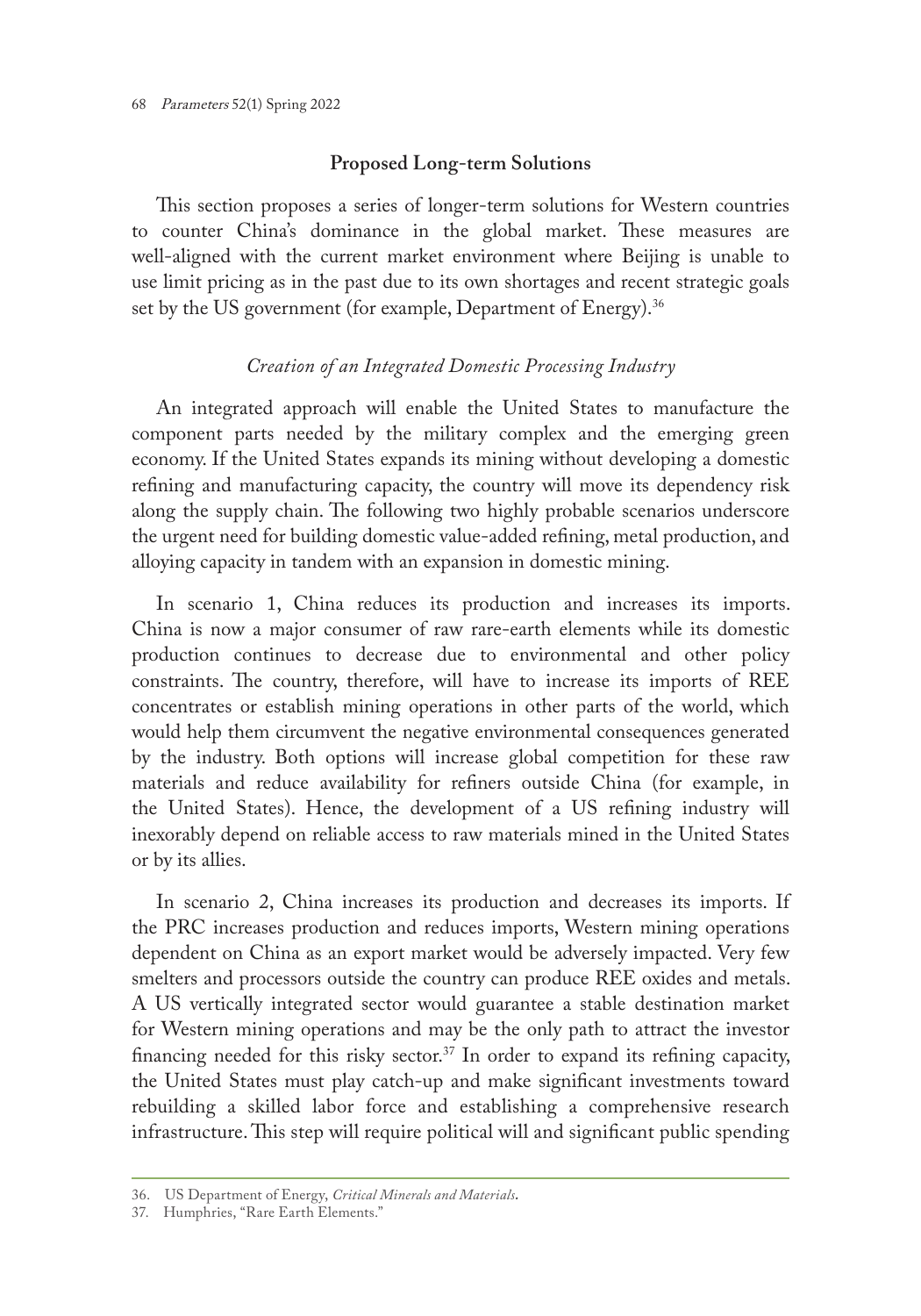to develop lasting partnerships between the US government, higher-education institutions, and stakeholders from the mining and financing industries. It is important to remember, Beijing channeled significant resources for decades to develop world-class scientific institutes focused exclusively on researching rare-earth elements. The United States will need to make an equal commitment to regain its first-place standing in the global marketplace.<sup>38</sup>

### *Increased Collaboration, New Procurement Strategies, and New Technologies*

Certain REE materials do not exist in the United States and others are not available in economical quantities, so refining specific rare-earth elements may not be cost-effective domestically. Western nations can address these challenges via public policies, technological breakthroughs, and cooperation. The United States, the European Union, Japan, and Australia began setting up new programs involving coordination and research funding for domestic operations.

At the federal level, as proposed in Executive Order 13817, the Department of Defense can foster collaboration with friendly nations and their businesses by employing mechanisms, such as reciprocal defense procurement or security of supply arrangements, to ensure the widest supply of defense goods and services. These arrangements could expand the participation of allies and strategic partners in US defense procurement processes and guarantee acquisitions of rare-earth elements to meet pressing warfighter and industrial needs. For example, in August 2020, Ellen Lord, Department of Defense undersecretary of defense for acquisition and sustainment, announced the Pentagon was in early talks with Australia to have the country process a significant portion of rare-earth materials for the US military.39 Also, three US and Canadian companies have joined efforts to set up a supply chain using radioactive monazite sands—a mining by-product. This collaboration will integrate the different phases of production, including mining and refinement, and will produce enough monazite to meet half of the United States' needs.<sup>40</sup>

End users of rare-earth elements are also key stakeholders who can shape the market through their procurement practices because lower-tier managers often make procurement decisions driven mostly by low-cost considerations, translating to purchases of cheap Chinese supplies. The United States needs a more strategic and coordinated approach to procurement that should involve

<sup>38.</sup> Pothen and Fink, "Political Economy," 13.

<sup>39.</sup> Reuters Staff, "Pentagon in Talks with Australia on Rare Earths Plant: Official," Reuters (website), August 27, 2019, https://www.reuters.com/article/us-usa-rareearths-australia/pentagon-in-talks-with-australia-on-rare -earths-plant-official-idUSKCN1VH1UY.

<sup>40.</sup> "A Federal Strategy to Ensure Secure and Reliable Supplies of Critical Minerals," Exec. Order 13817, December 26, 2017, https://www.federalregister.gov/documents/2017/12/26/2017-27899/a-federal-strategy-to -ensure-secure-and-reliable-supplies-of-critical-minerals.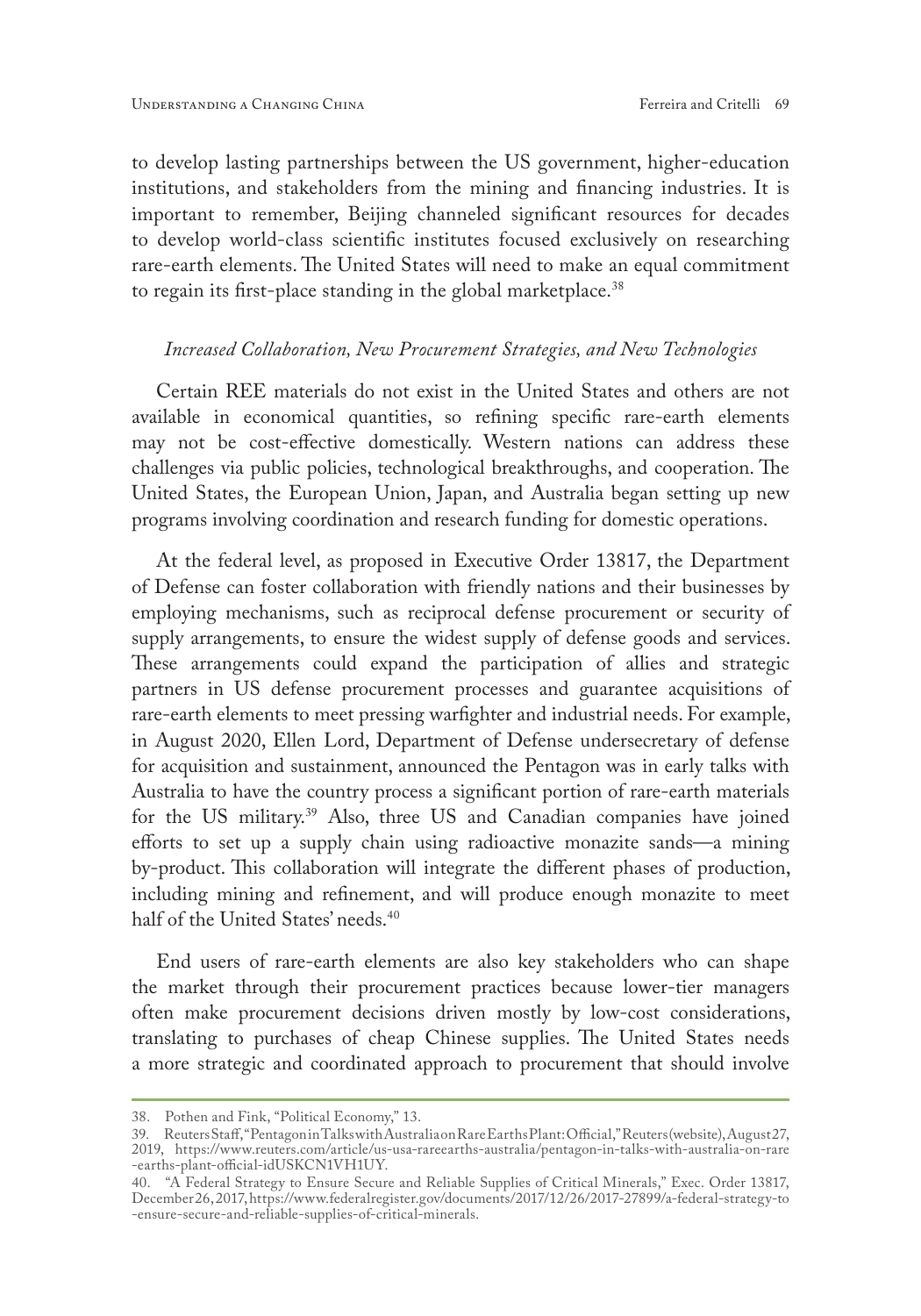chief executives and government agencies. Finally, ongoing efforts to increase processing and manufacturing efficiency would lower material intensity and minimize waste. A new major technological breakthrough in the industry could make an impact akin to the contribution of fracking technology to US energy independence.

## **Conclusion**

Rare-earth elements are strategic resources with multiple business and technological applications. Due to China's global dominance in the market, the US manufacturing and military sectors are vulnerable to potential Chinese political and economic aggression. Control over the supply chains should be an issue of extreme concern for Western nations because it has been for the Chinese government. While the vulnerability of the US military complex often captures headlines and the attention of policymakers, the threat to the economy is much broader and more concerning.

For example, commitments made by US and international automakers to increase the number of electric vehicles in their fleets is gaining momentum. With its vertically integrated supply chain, China now holds over 70 percent of the world's electric-vehicle battery manufacturing capacity, whereas the United States possesses less than 10 percent of the share. Moreover, Beijing has set the goal to produce 50 percent of the world's electric vehicles and 50 percent of the world's hybrid vehicles by 2025.41 Any delays in the development of alternative REE supplies gives the PRC more time to consolidate its market position and develop new monopolies in these fast-growing economic sectors.

Following the 2010 market disruption and decades of talks, good intentions, and feeble financial commitments, Western nations have yet to change the status quo. This lack of action was partly due to Beijing's decision to flood the global market with rare-earth elements at subsidized prices, driving out for-profit competitors and dissuading new market entrants. A new window of opportunity is opening for Western businesses as demand for rare-earth elements in the PRC currently exceeds domestic supply.<sup>42</sup> Facing its own shortages, China will no longer be able to use limit pricing as it did in the past. This new market reality, coupled with financial backing from their respective governments, could provide Western producers enough time to emerge. Furthermore, Beijing knows

<sup>41.</sup> Smyth, "Washington Revives Plans," 7.

<sup>42.</sup> Yu and Sevastopulo, "China Targets Rare Earth," 4.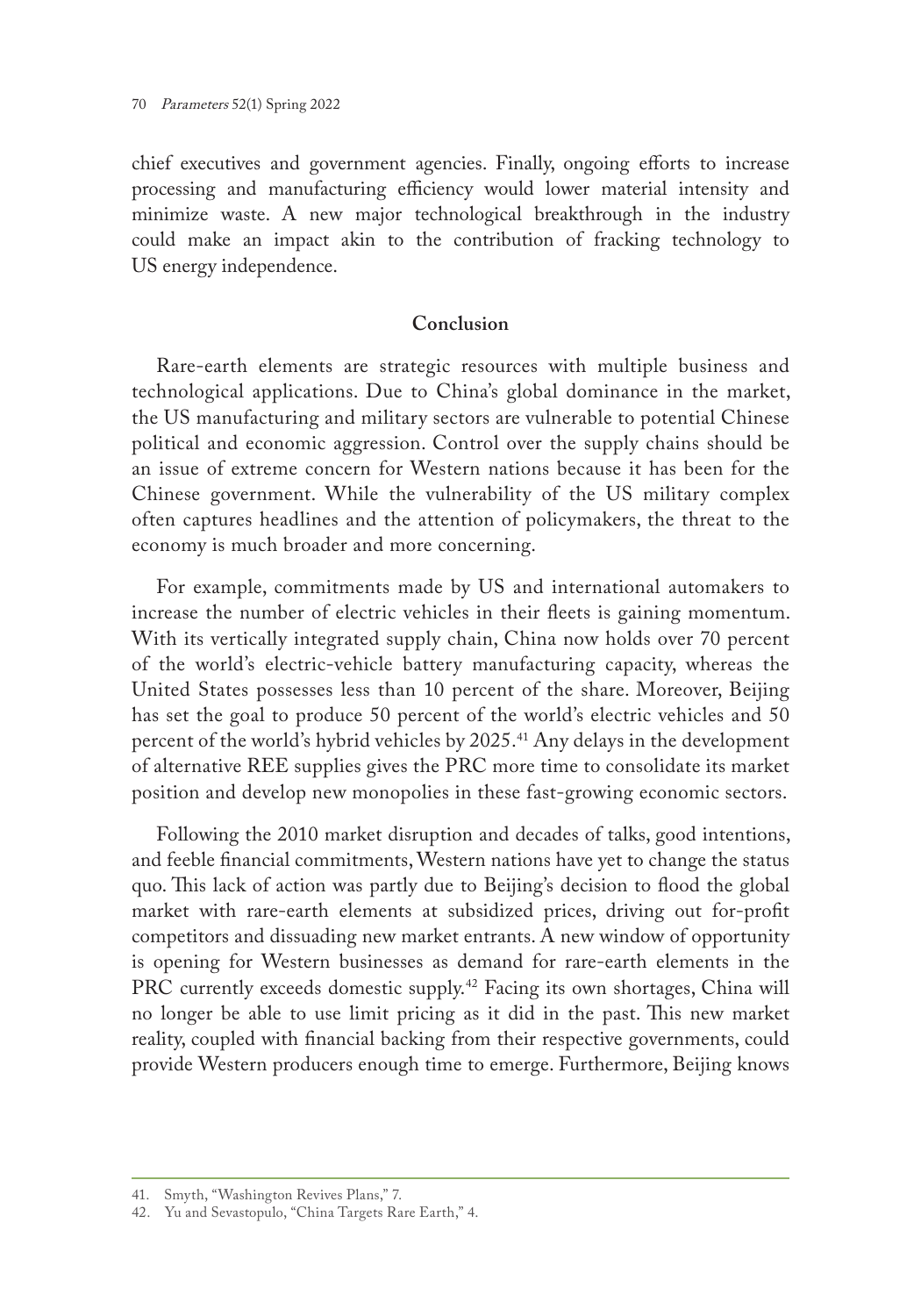any overly aggressive move it makes will further galvanize its rivals to develop their own production and processing capacities.

Establishing a viable supply chain for rare-earth elements will take years and will require the United States to remain focused on long-term solutions. These efforts should include stockpiling and recycling, increasing domestic production and refining, and investing in joint ventures with trusted strategic partners. In order to succeed, these ventures will require significant public investments and enduring public support. Heavier involvement of Washington in this market may face domestic political headwinds and challenges in the international arena (for example, Beijing leading a complaint at the World Trade Organization). As China continues to lose market power and domestic political backing for REE independence gains momentum, the United States is well-poised to use the defense complex and create cutting-edge industries to break this long-lasting dependency.

## Gustavo Ferreira

#### Jamie Critelli

Captain Gustavo Ferreira, PhD, is a senior agricultural economist with the US Department of Agriculture and serves as an agricultural officer (38G) at the 353rd Civil Affairs Command, US Army Reserves. He holds a PhD in agricultural economics from Louisiana State University, a master of business administration degree from McNeese State University, and a bachelor in economics degree from Lusiada University (Portugal).

Major Jamie Critelli is a civil affairs officer serving in the 353rd Civil Affairs Command, US Army Reserves, as an agricultural officer (38G). He is an independent farm business owner and has worked globally in agriculture supply chain roles on five continents. He graduated with honors from Cornell University and holds a masters of business administration degree in supply-chain management from Eidgenössische Technische Hochschule (ETH), Zurich.